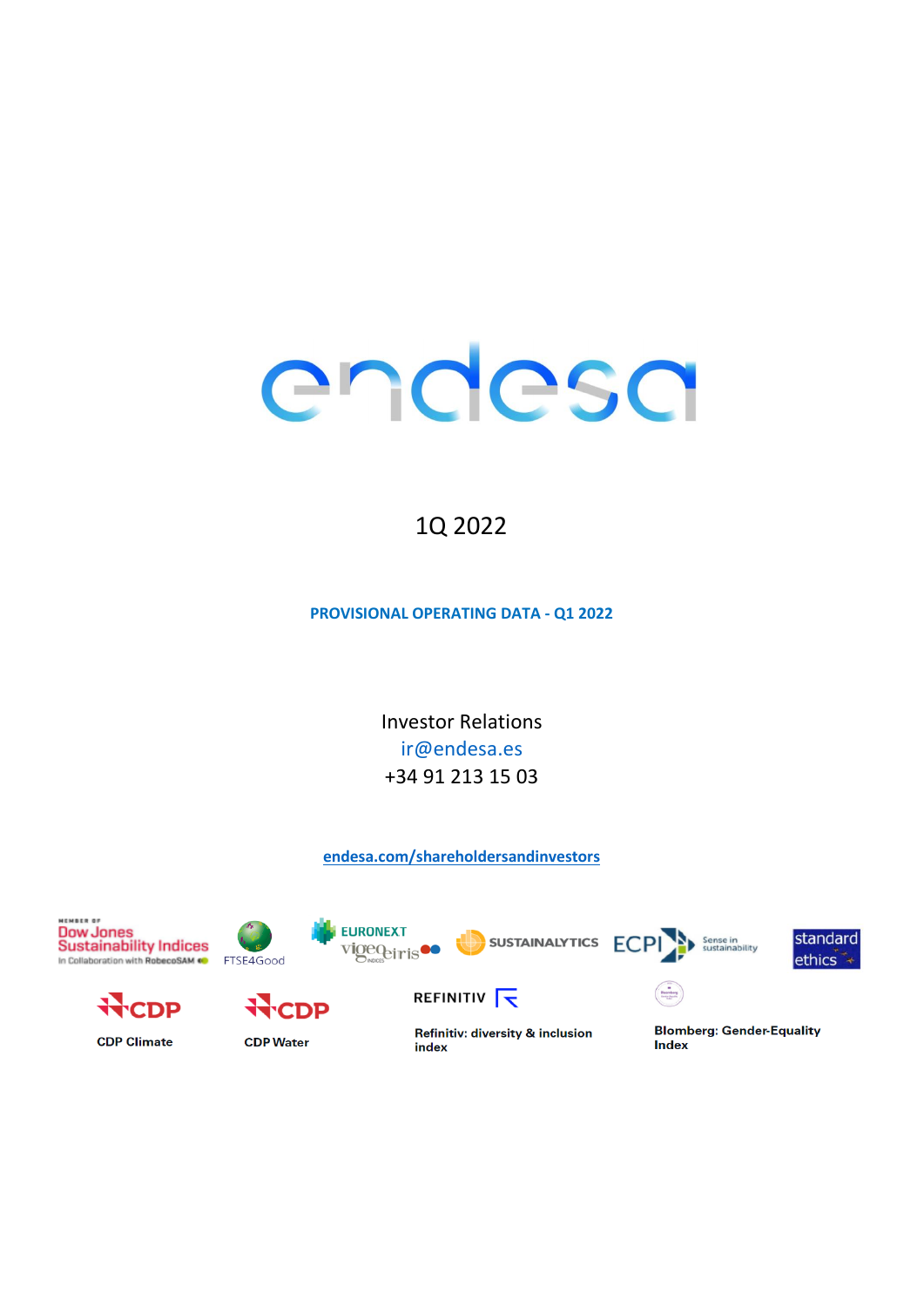# **PROVISIONAL OPERATING DATA - Q1 2022**

# endesa

|                                                         |              | Q1 2022   |                             |
|---------------------------------------------------------|--------------|-----------|-----------------------------|
|                                                         | $31$ -mar-22 | 31-dic-21 | Dif.                        |
| <b>NET INSTALLED CAPACITY (MW)</b>                      | 21,196       | 21,140    | 56                          |
| Mainland                                                | 16,933       | 16,877    | 56                          |
| Renewables                                              | 8,445        | 8,389     | 56                          |
| Hydroelectric                                           | 4,746        | 4,746     | $\sim$                      |
| Wind                                                    | 2,602        | 2,546     | 56                          |
| Solar                                                   | 1,097        | 1,097     | $\overline{\phantom{a}}$    |
| <b>Nuclear</b>                                          | 3,328        | 3,328     | $\blacksquare$              |
| Coal                                                    | 1,403        | 1,403     | $\frac{1}{2}$               |
| <b>Combined cycles (CCGTs)</b>                          | 3,756        | 3,757     | (1)                         |
| <b>Non-mainland territories</b>                         | 4,263        | 4,263     | $\overline{\phantom{a}}$    |
| Coal                                                    | 241          | 241       | $\blacksquare$              |
| Fuel-gas                                                | 2,333        | 2,334     | (1)                         |
| Combined cycles (CCGTs)                                 | 1,688        | 1,688     | $\mathcal{L}_{\mathcal{A}}$ |
|                                                         |              |           |                             |
|                                                         | Q1 2022      | Q1 2021   | % Var                       |
| <b>ELECTRICITY GENERATION GWh (*)</b>                   | 15,462       | 14,800    | 4.5%                        |
| Mainland                                                | 12,533       | 12,351    | 1.5%                        |
| Renewables                                              | 2,979        | 4,360     | $-31.7%$                    |
| Hydroelectric                                           | 1,137        | 2,356     | $-51.8%$                    |
| Wind                                                    | 1,551        | 1,855     | $-16.4%$                    |
| Solar                                                   | 292          | 149       | 95.7%                       |
| Rest                                                    | ä,           | ÷,        |                             |
| Nuclear                                                 | 7,113        | 6,909     | 3.0%                        |
| Coal                                                    | 250          | 214       | 17.0%                       |
| <b>Combined cycles</b>                                  | 2,190        | 868       | 152.3%                      |
| <b>Non-mainland territories</b>                         | 2,929        | 2,449     | 19.6%                       |
| Coal                                                    | $-1$         |           |                             |
| Fuel-gas                                                | 1,048        | 966       | 8.5%                        |
| Combined cycles                                         | 1,882        | 1,483     | 26.9%                       |
| (*) At power plant busbars                              |              |           |                             |
|                                                         | Q1 2022      | Q1 2021   | % Var                       |
| <b>GROSS ELECTRICITY SALES GWh (*)</b>                  | 22,108       | 23,189    | $-4.7%$                     |
| <b>Regulated price</b>                                  | 3,151        | 3,658     | -13.9%                      |
| Deregulated market (1)                                  | 18,957       | 19,531    | $-2.9%$                     |
| Iberia                                                  | 18,433       | 18,971    | $-2.8%$                     |
| International                                           | 524          | 560       | $-6.4%$                     |
| (*) At power plant busbars                              |              |           |                             |
| (1) Includes sales in countries outside Iberian Market. |              |           |                             |
|                                                         |              |           |                             |
|                                                         | Q1 2022      | Q1 2021   | % Var                       |
| GAS SALES GWh (*)                                       | 20,514       | 22,491    | $-8.8%$                     |
| Deregulated market                                      | 13,834       | 12,570    | 10.1%                       |
| Regulated market                                        | 552          | 569       | $-3.0%$                     |
| International market                                    | 5,309        | 5,721     | $-7.2%$                     |
| Wholesale business                                      | 819          | 3,631     | $-77.4%$                    |
| (*) Excluding own generation consumption                |              |           |                             |
|                                                         | 31-mar-22    | 31-dic-21 | Dif.                        |
| <b>NUMBER OF CUSTOMERS- ELECTRICITY (*)</b>             | 10,420       | 10,251    | 1.6%                        |
| <b>Regulated Market</b>                                 | 4,066        | 4,373     | $-7.0%$                     |
| <b>Deregulated Market</b>                               | 6,354        | 5,878     | 8.1%                        |
| (*) Thousands                                           |              |           |                             |
|                                                         | 31-mar-22    | 31-dic-21 | Dif.                        |
| <b>NUMBER OF CUSTOMERS - GAS (*)</b>                    | 1,720        | 1,684     | 2.2%                        |
|                                                         | 229          | 232       | $-1.2%$                     |
| <b>Regulated Market</b><br><b>Deregulated Market</b>    |              | 1,452     |                             |
|                                                         | 1,491        |           | 2.7%                        |

(\*) Thousands



| <b>QUARTERLY</b> |  |
|------------------|--|
|                  |  |

| 1,000   | 1,000   |          |
|---------|---------|----------|
|         |         |          |
| Q1 2022 | Q1 2021 | % Var    |
| 15,462  | 14,800  | 4.5%     |
| 12,533  | 12,351  | 1.5%     |
| 2,979   | 4,360   | $-31.7%$ |
| 1,137   | 2,356   | $-51.8%$ |
| 1,551   | 1,855   | $-16.4%$ |
| 292     | 149     | 95.7%    |
|         |         |          |
| 7,113   | 6,909   | 3.0%     |
| 250     | 214     | 17.0%    |
| 2,190   | 868     | 152.3%   |
| 2,929   | 2,449   | 19.6%    |
| $-1$    |         |          |
| 1,048   | 966     | 8.5%     |
| 1,882   | 1,483   | 26.9%    |
|         |         |          |
|         |         |          |

| <b>Q1 2022</b> | Q1 2021 | % Var    |
|----------------|---------|----------|
| 22,108         | 23,189  | $-4.7%$  |
| 3,151          | 3,658   | $-13.9%$ |
| 18.957         | 19.531  | $-2.9%$  |
| 18,433         | 18,971  | $-2.8%$  |
| 524            | 560     | $-6.4%$  |
|                |         |          |

| 31-mar-22 31-dic-21 |        | Dif.    |
|---------------------|--------|---------|
| 10.420              | 10,251 | 1.6%    |
| 4.066               | 4.373  | $-7.0%$ |
| 6.354               | 5.878  | 8.1%    |
|                     |        |         |

| 31-mar-22 | 31-dic-21 | Var O1 |
|-----------|-----------|--------|
| 1.720     | 1,684     | 36     |
| 229       | 232       | (3)    |
| 1.491     | 1.452     | 39     |

| 1T 2022 | 1T 2021 | Var %  |
|---------|---------|--------|
| 229.4   | 45.2    | 407.4% |